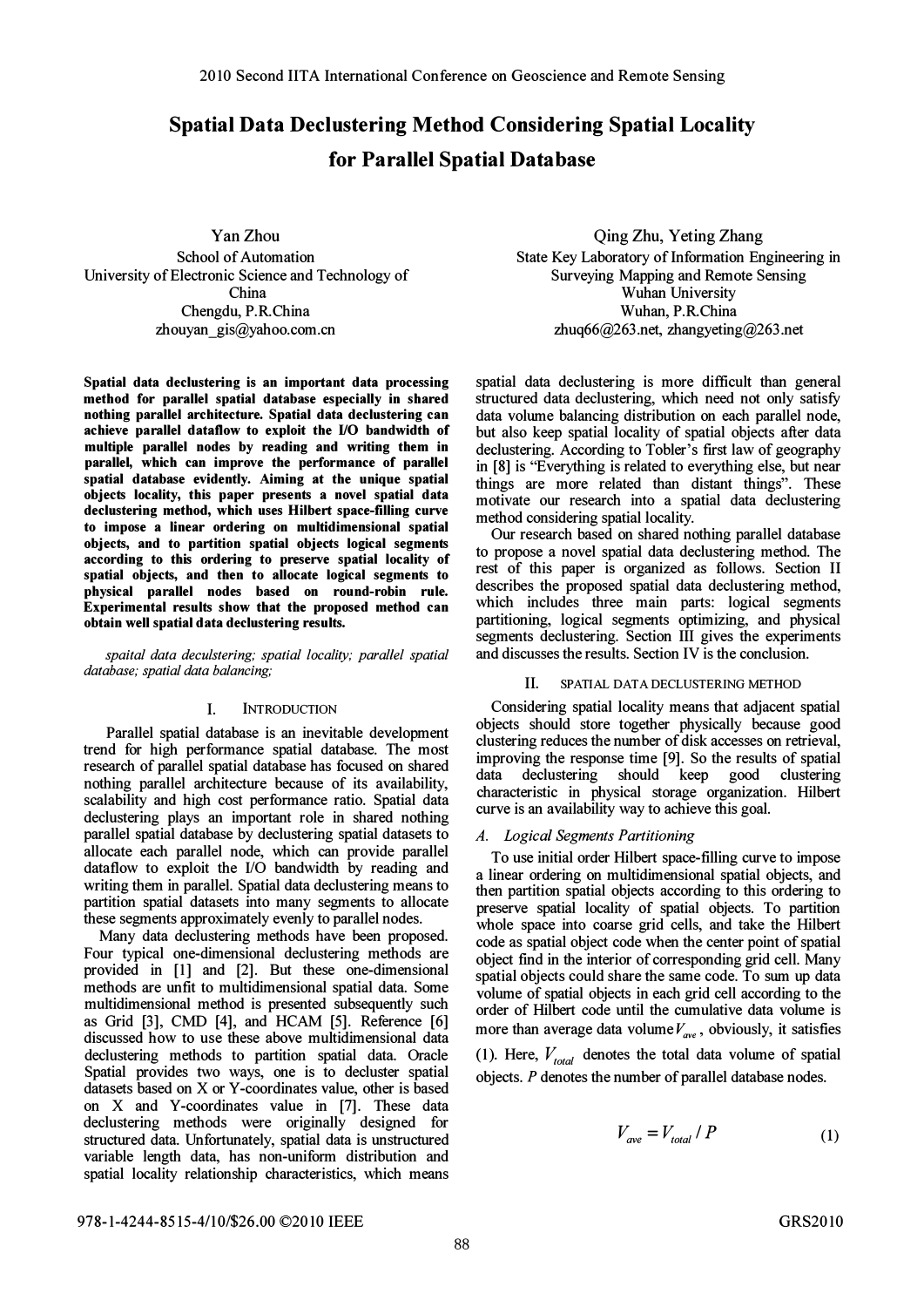Subsequently, to decompose the last cumulative grid cell into four sub-grid cell and recalculate the Hilbert code of sub-grid. To add spatial object data volume of sub-grids to the cumulative data volume orderly, if need, hierarchical decomposition process of grid cell should be carried out until the cumulative data volume approximately equal to  $V_{ave}$ , or the order number of sub-grid satisfies (2). Here, n denotes number of spatial objects. M denotes final order number of sub-grid hierarchical decomposition.

$$
M = \left[\frac{1}{2}\log_2 n\right] + 1\tag{2}
$$

Thus, spatial objects of cumulative grid cells form the first logical segment. The rest of logical segments could be partitioned by the same iterative processes.

## B. Logical Segments Optimizing

Theoretically, the number of logical segments can be equal to or be an integer multiple of the number of parallel nodes. Actually, the too small number of logical segments could degrade the parallel degree of system, and too large number of those could destroy spatial locality of datasets. The number of logical segments could realize to optimize when the query frequency of spatial database is known.

Using  $Q_1, ..., Q_n$  describes *n* number spatial query on spatial relation  $R$ ,  $Tcpu_i$  denotes the CPU time to execute  $Q_i$ , Tdisk, denotes disk processing time of query  $Q_i$ , Tnet, is the communicating time of query  $Q_i$ , P $Q_i$  is the number of data pages needed to search for query  $Q_i$ ,  $FQ_i$  denotes the query frequency of  $Q_i$ . To defined the average CPU execution time, the average disk processing time, the average communicating time, and the average retrieving pages number respectively as (3), (4), (5), and (6).

$$
Tcpu_{ave} = \sum_{i=1}^{n} Tcpu_i \times FQ_i
$$
 (3)

$$
Tdisk_{ave} = \sum_{i=1}^{n} Tdisk_i \times FQ_i \tag{4}
$$

$$
Tnet_{ave} = \sum_{i=1}^{n} Tnet_i \times FQ_i
$$
 (5)

$$
PQ_{ave} = \sum_{i=1}^{n} PQ_i \times FQ_i \tag{6}
$$

Assuming CPU processing, disk operating and data communicating couldn't parallel work, then the average responding time  $(T_{ave})$  for the average query  $(Q_{ave})$  of spatial relation  $R$  on single parallel node should satisfy (7).

$$
T_{ave} = Tcpu_{ave} + Tdisk_{ave} + Tnet_{ave}
$$
 (7)

Generally, for parallel system, the query performance should improve with increasing the number of parallel nodes. However, too many parallel nodes could bring extra start up costs. Assuming extra costs is a constant denoted as Ts, obviously, the response time to execute  $Q_{\text{ave}}$  using X number parallel nodes is  $(8)$ .

$$
T(X) = \frac{Tcpu_{ave} + Tdisk_{ave} + Tnet_{ave}}{X} + X \times Ts
$$
 (8)

The main goal of spatial data declustering is to minimize the responding time of spatial queries by data balancing distribution on parallel nodes. According to equation (8), to minimize  $T(X)$  means (9):

$$
\frac{dT(X)}{d(X)} = 0\tag{9}
$$

Based on  $(9)$ , X is easy to infer as  $(10)$ . That means the responding time of spatial queries achieve minimum value when the number of parallel nodes is equal to  $X$ . Here,  $X$  is looked as the optimized number of parallel nodes.

$$
X = \sqrt{\frac{(Tcpu_{ave} + Tdisk_{ave} + Tnet_{ave})}{Ts}}
$$
(10)

If executing  $Q_{ave}$  need to access  $PQ_{ave}$  number data pages, then in order to maximize query performance, to need  $X$  number parallel nodes to work in parallel to ensure the minimized  $T(X)$ . Corresponding, the optimized size of logical segment denoted as  $V_e$  is as (11), easy to infer that the optimized number of logical segments named as  $N$  is as (12), here  $C$  denotes the size of physical page, the means of  $V_{total}$  is as same as in (1). More related discussion for above assumptions could find in [2].

$$
V_e = \frac{PQ_{ave} \times C}{X} \tag{11}
$$

$$
N = \frac{V_{all}}{V_e} \tag{12}
$$

### C. Physical Segments Declustering

After logical segments partitioning, to allocate logical segments to parallel nodes, our research uses round-robin principle to achieve physical allocation of logical segments because the round-robin is an easy and high efficiency method. According to  $(13)$  to allocate the *j*-th logical segment to the  $i-th$  parallel node named as  $P_i$ , here  $i \in [0, 1, ..., P-1]$ ,  $j \in [0, 1, ..., N-1]$ , the P and N have the same meanings as mentioned above.

$$
P_i = j \mod P \tag{13}
$$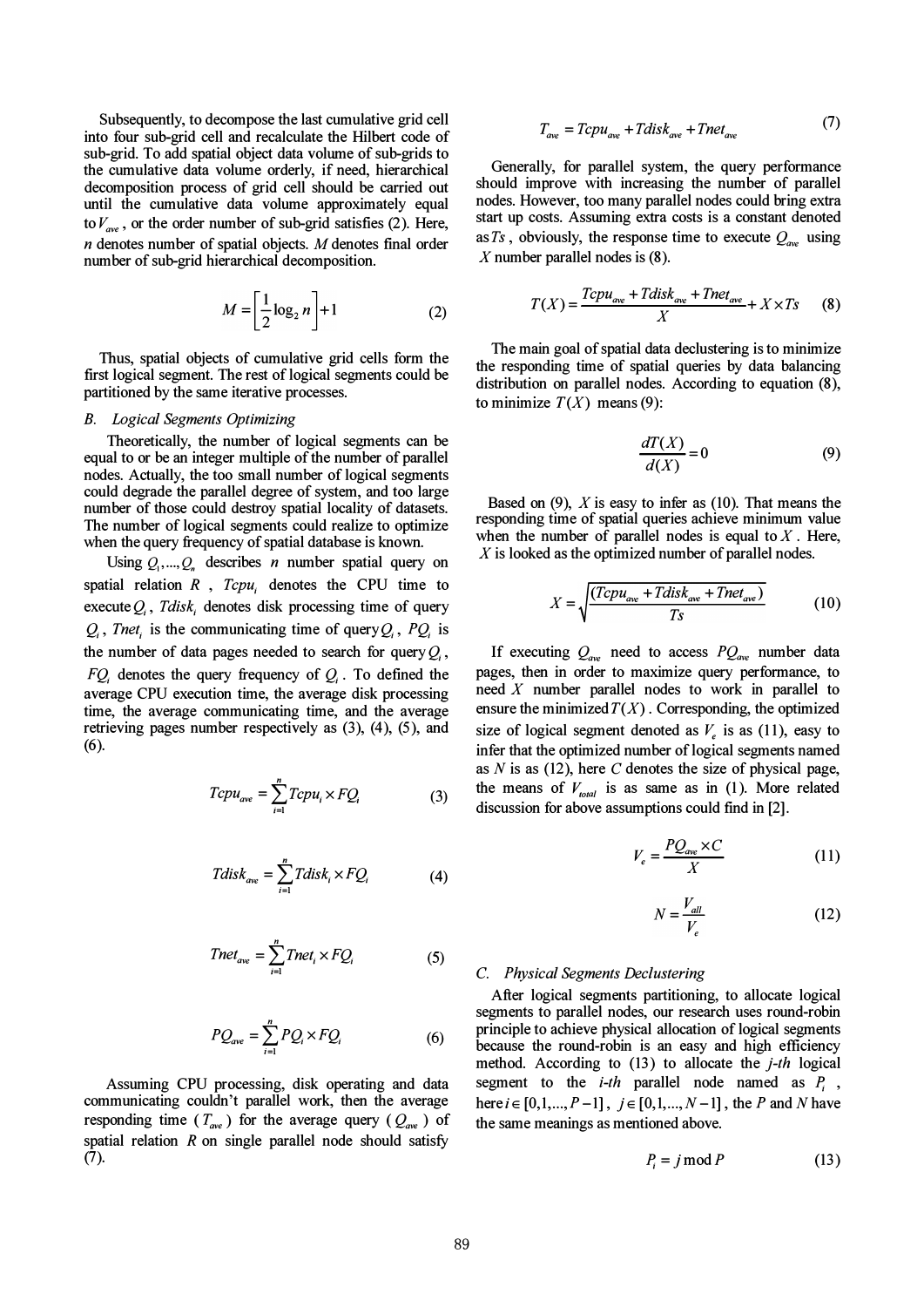The aim of logical segments partitioning is to obtain even size data segments, these logical segments doesn't means actual physical storage on parallel nodes. In order to achieve physical storage, physical segments declustering need to be done. The main of physical segments declustering is to decrease seek time and delay time of physical disks by selecting proper size of physical declustering. Considering the actual physical storage, the size of physical declustering generally satisfies (14).

$$
V_{\text{physical}} \le \alpha \times C \tag{14}
$$

Here  $\alpha$  is a storage capability coefficient, and satisfied  $\alpha \leq 1$ . C denotes the size of physical page. Considering spatial database updating such as insert, delete and modify operating, generally, the experiential value of  $\alpha$  is proper from 2/3 to 3/4.

The spatial data declustering method proposed in this paper is described briefly as follow.

- Construct initial Hilbert curve to partition the whole space into grid cells;
- Code and sort each spatial object according to the Hilbert code of the center point of spatial object;
- Sum up data volume of each grid cell according to the order of Hilbert code until the cumulative data volume is more than  $V_{\text{ave}}$ ;
- Decompose the last cumulative grid cell into four sub-grid cells and repeat previous step until cumulative data volume is  $V_{ave}$  or the order number of sub-grid equal to  $M$ ;
- Map the above logical partition to the first parallel node, and then recursively carry out these steps until all of logical segments be mapped to corresponding parallel nodes used round-robin method.

## III. EXPERIMENTS AND RESULTS

Our experiment builds a shared-nothing parallel network environment with 6 general computers, one of these simulates client computer, and the rest simulate parallelism handling nodes. Each computer has the same hardware: CPU 1.8GHz, memory 256M, and connect with 100Mbps Ethernet. Experimental dataset contains 54122 spatial objects and the size of dataset is 20 736 875 byte. Table I is the results of spatial data declustering on three parallel nodes, and Table II is the results on five parallel nodes. The results of two tables show that our proposed data declustering method always obtain spatial data balancing results whatever the number of parallel nodes is. Moreover, each node includes different numbers of spatial objects when the size of each node is approximately evenly, which showed the unstructured variable length characteristics of spatial data. Fig. 1 illustrates the declustering results with five colors. Different color denotes corresponding spatial sub-datasets stored on different parallel nodes. From the Fig.l, we can see that the same color sub-datasets consist of many locality data objects, which show spatial datasets achieve well logical segments clustering status. Meanwhile, each logical

segments stored on same node detaches from each other, which help to maximize parallel degree when facing to spatial large querying.

TABLE I. SPATIAL DATA DECLUSTERING  $(P=3)$ 

| Node No. | Spatial Objects Num. | Dataset Size (Byte) |
|----------|----------------------|---------------------|
|          | 16 23 1              | 5848160             |
| P,       | 17864                | 5848448             |
| Р,       | 15375                | 5850544             |

TABLE II. SPATIAL DATA DECLUSTERING  $(P=5)$ 

| Node No. | <b>Spatial Objects Num.</b> | Dataset Size (Byte) |
|----------|-----------------------------|---------------------|
| P,       | 9932                        | 4 147 340           |
| P,       | 11239                       | 4 146 994           |
| P٩       | 10 726                      | 4 147 184           |
| P4       | 10 624                      | 4 148 070           |
| P,       | 11583                       | 4 148 070           |



Figure 1. Spatial locality results after spatial data declustering.

## IV. CONCLUSION

Spatial data declustering is an important research content for parallel spatial database. Considering spatial locality and unstructured variable length characteristics of spatial data, this paper proposed a novel spatial data declustering method by using Hilbert curve to impose a linear ordering to keep spatial locality of spatial objects. Our experimental results show that the proposed spatial data declustering method could effectively achieve spatial data balancing and keep well spatial locality based on shared nothing parallel architecture.

## ACKNOWLEDGMENT

This research supported by the National High Technology Research and Development Program of China (No. 2008AAI21602), National Natural Science Foundation of China (No. 40871212 and 40701144) and Open Research Fund of State Key Laboratory of Information Engineering in Surveying, Mapping and Remote Sensing (No. 08102).